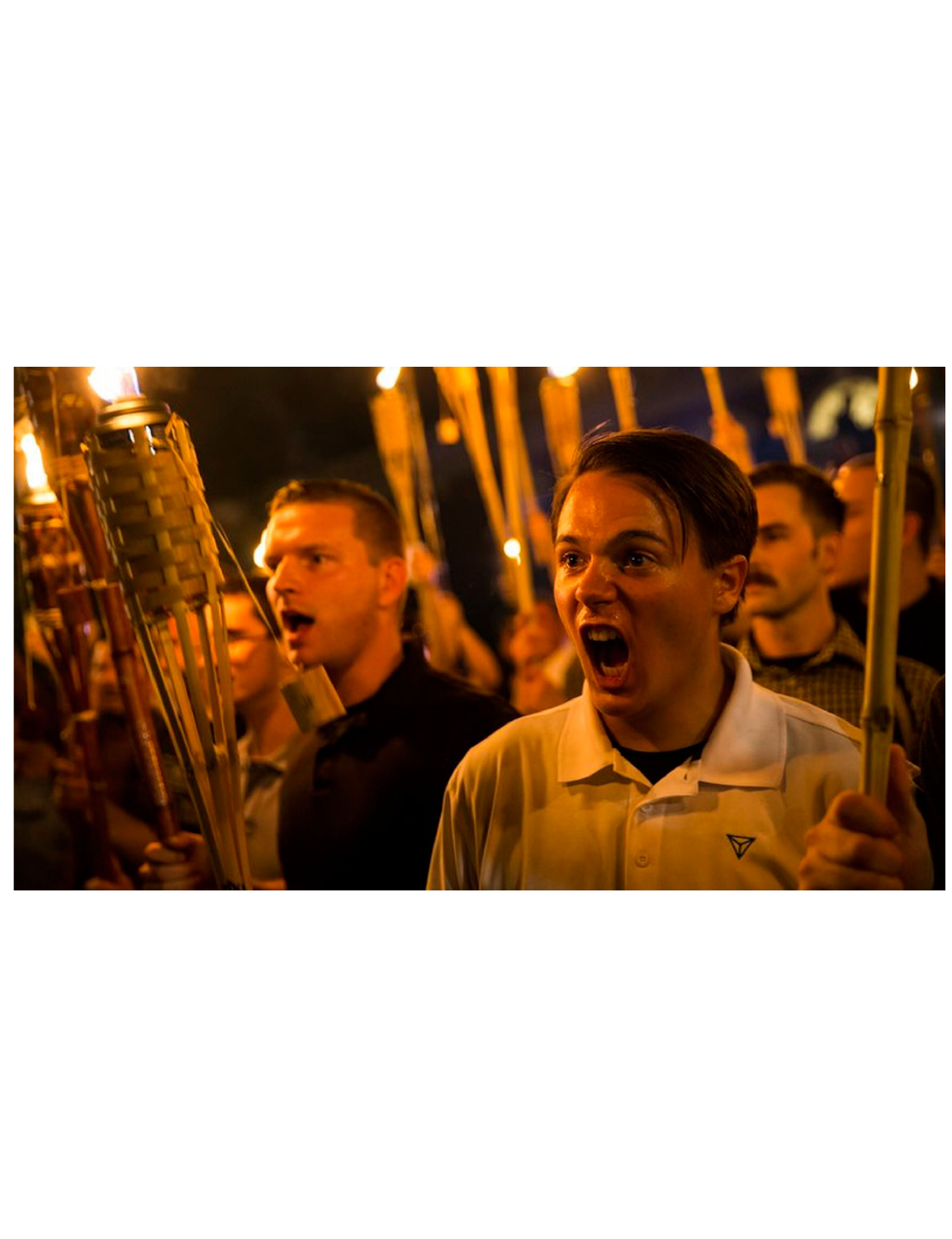

# 'Make America Great Again' and the Constitutive Loss of Nothingness

## An American Nightmare

### Matthew Flisfeder

#### When Did the World End?

'Make America Great Again' – Trump's campaign slogan constitutes 'America' as a 'world'. A 'world' in the sense implied by Alain Badiou in his Logic of Worlds, or at least in the way that Slavoj Žižek has taken from Badiou, the sense that contemporary capitalism is devoid of a 'world', a shared sense of meaning, and therefore requires a new mastersignifier that could provide a form of 'cognitive mapping' (to borrow Fredric Jameson's term) capable of bringing for us a sense of place and belonging.<sup>1</sup> 'Make America Great Again' implies its loss, which signifies its world already having ended. The end of the world and the loss of Trump's 'America' is the world that has ended, which raises two questions: Which world has ended? and When did the world end?

The world that is Trump's 'America' is plausibly the world of his youth: the world of the postwar compromise between capital and labour; the world of the Fordist social welfare state. It is precisely as a rhetorical object that this 'America' can become an empty signifier in the arsenal of Trump's populist discourse. Empty signifiers matter to politics.<sup>2</sup> But as constitutive of a certain imaginary or fantasy that describes the lack at the heart of the present – the lacking 'greatness' – we might surmise that this world is the one that saw the rise of the North American suburban middle class – the world of the single-income nuclear family with the father himself playing the role of the 'nucleus'. It was patriarchal family mass produced.

To be clear, it was the world of the white suburban middle class; the world of direct American imperialist interventions into the anti-colonialist

White nationalist march in Charlottesville, Virginia, 11 August 2017, marchers chanting 'Jews will not replace us!', image source, [https://](https://www.npr.org/sections/thetwo-way/2017/08/14/543418271/on-the-internet-everyone-knows-you-re-a-racist-twitter-account-ids-marchers) [www.npr.org/sections/thetwo](https://www.npr.org/sections/thetwo-way/2017/08/14/543418271/on-the-internet-everyone-knows-you-re-a-racist-twitter-account-ids-marchers)[way/2017/08/14/543418271/](https://www.npr.org/sections/thetwo-way/2017/08/14/543418271/on-the-internet-everyone-knows-you-re-a-racist-twitter-account-ids-marchers) [on-the-internet-everyone](https://www.npr.org/sections/thetwo-way/2017/08/14/543418271/on-the-internet-everyone-knows-you-re-a-racist-twitter-account-ids-marchers)[knows-you-re-a-racist-twitter](https://www.npr.org/sections/thetwo-way/2017/08/14/543418271/on-the-internet-everyone-knows-you-re-a-racist-twitter-account-ids-marchers)[account-ids-marchers](https://www.npr.org/sections/thetwo-way/2017/08/14/543418271/on-the-internet-everyone-knows-you-re-a-racist-twitter-account-ids-marchers)

- 1 Alain Badiou, Logic of Worlds: Being and Event II, Alberto Toscano, trans, Bloomsbury, New York, 2009; Slavoj Žižek, The Parallax View, MIT Press, Cambridge, Massachusetts, 2006, p 319; Fredric Jameson, 'Postmodernism, or The Cultural Logic of Late Capitalism', New Left Review, vol 1, no 146, p 89
- 2 Ernesto Laclau, 'Why Do Empty Signifiers Matter to Politics?', in Ernesto Laclau, Emancipation(s), Verso, New York, 1996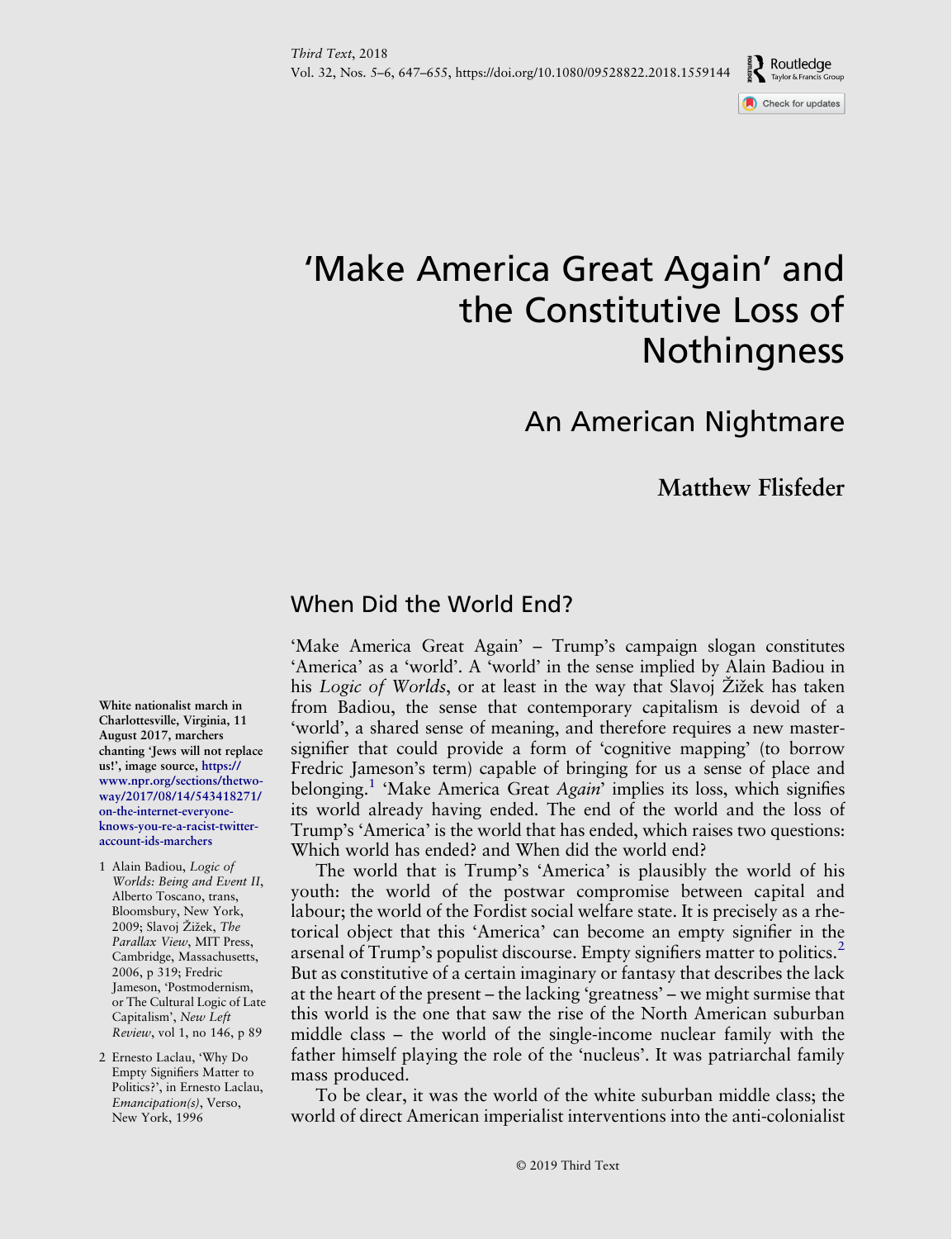and Communist struggles in Korea, Vietnam and Cuba; the world of the Cold War, and the fear and hysteria of possible MAD (mutually assured destruction) by nuclear annihilation. This was the kind of world whose phantasmatically nostalgic depiction is the stuff of popular culture imaginaries of the past twenty years, television dramas such as Mad Men (Matthew Weiner, 2007–2015) or films that mourn the lost masculine ideal, the premier example being Fight Club (David Fincher, 1999), or even in music videos that innocuously mock the ideal of white suburban middle-class life, like Katy Perry's 'Chained to the Rhythm'. With nostalgic portrayals such as these, a 'nostalgia for the present',<sup>3</sup> whose mourning of the potent father figure has become a sign of a lost masculinity that 'made America great', has only foreshadowed the nightmare 'America' that now breathes its return. When, then, did this world come to an end?

I would say its demise came in five pivotal moments, beginning with the 'event' of the 1960s: a transitional period that saw within the framework of the postwar class compromise the rise of the new social movements, such as second wave feminism and the civil rights movement. Their rise seemed to displace the white father figure as the nucleus of private domestic and public life. But the event of the sixties also saw a watershed cultural moment in the life of capitalism, itself developing, according to Boltanski and Chiapello, a 'new spirit' of itself that mirrored the rhizomatic and horizontal structure of the counterculture.<sup>4</sup> This moment marked, simultaneously, the foreclosure of the (white) father and the beginnings of the destruction of the Fordist welfare state model, which was, in actuality, the result of capitalism's own diffusion of the foreclosure of the paternal metaphor.

The opportunities and failures of the 1960s, Fredric Jameson says, 'were inextricably intertwined, marked by the objective constraints and openings of a determinate historical situation'. <sup>5</sup> The very contradictory nature of the sixties, and its place in the American cultural imaginary of the present – as a kind of 'nostalgia for the present' – makes it figure so prominently within the fantasy organisation which structures both the liberal and conservative ideologies of the present. The sixties, for Jameson, constitutes a unified field, of 'a properly dialectical process in which 'liberation' and domination are inextricably combined'.<sup>6</sup>

A second corollary moment came with the 'Volcker shock' of 6 October 1979, when US Federal Reserve chairman Paul Volcker began the process of raising nominal interest rates up to twenty per cent by 1981.<sup>7</sup> This move sent a shock to labour unions and debtor countries that would pronounce the full instalment of neoliberalism, the dominant ideology today, first under Jimmy Carter, and then later with Reagan and Thatcher. The Volcker shock created new conditions for the reorganisation of the means of production and distribution, creating a new kind of 'flexible accumulation' that would later help to define the neoliberal penchant for 'deregulation'. <sup>8</sup> This post-Fordist scenario of the 'freed' factory worker – the worker-become-entrepreneur (or now permanently precarious zero-contract worker) – has been ideologically curtailed by the aforementioned rhetoric of capitalism's new horizontalist spirit.

A third decisive moment was the demise of the Soviet Union and European Communism between the years 1989 and 1991, marking the end of the Cold War – and the so-called 'end of history'. But while global capitalism has been singing its triumphs ever since, even History's coroner,

- 3 Fredric Jameson, Postmodernism, or The Cultural Logic of Late Capitalism, Duke University Press, Durham, North Carolina, 1991
- 4 Luc Boltanski and Eve Chiapello, The New Spirit of Capitalism, Gregory Elliot, trans, Verso, New York, 2007
- 5 Fredric Jameson, 'Periodizing the 60s', in Fredric Jameson, The Ideologies of Theory, Verso, New York, p 483
- 6 Ibid, 513
- 7 David Harvey, A Brief History of Neoliberalism, Oxford University Press, Oxford and New York, 2005, p 23
- 8 David Harvey, The Condition of Postmodernity, Blackwell, Malden, Massachusetts, 1989; Mark Fisher, Capitalist Realism: Is There No Alternative, Zero Books, Winchester, England, 2009, p 33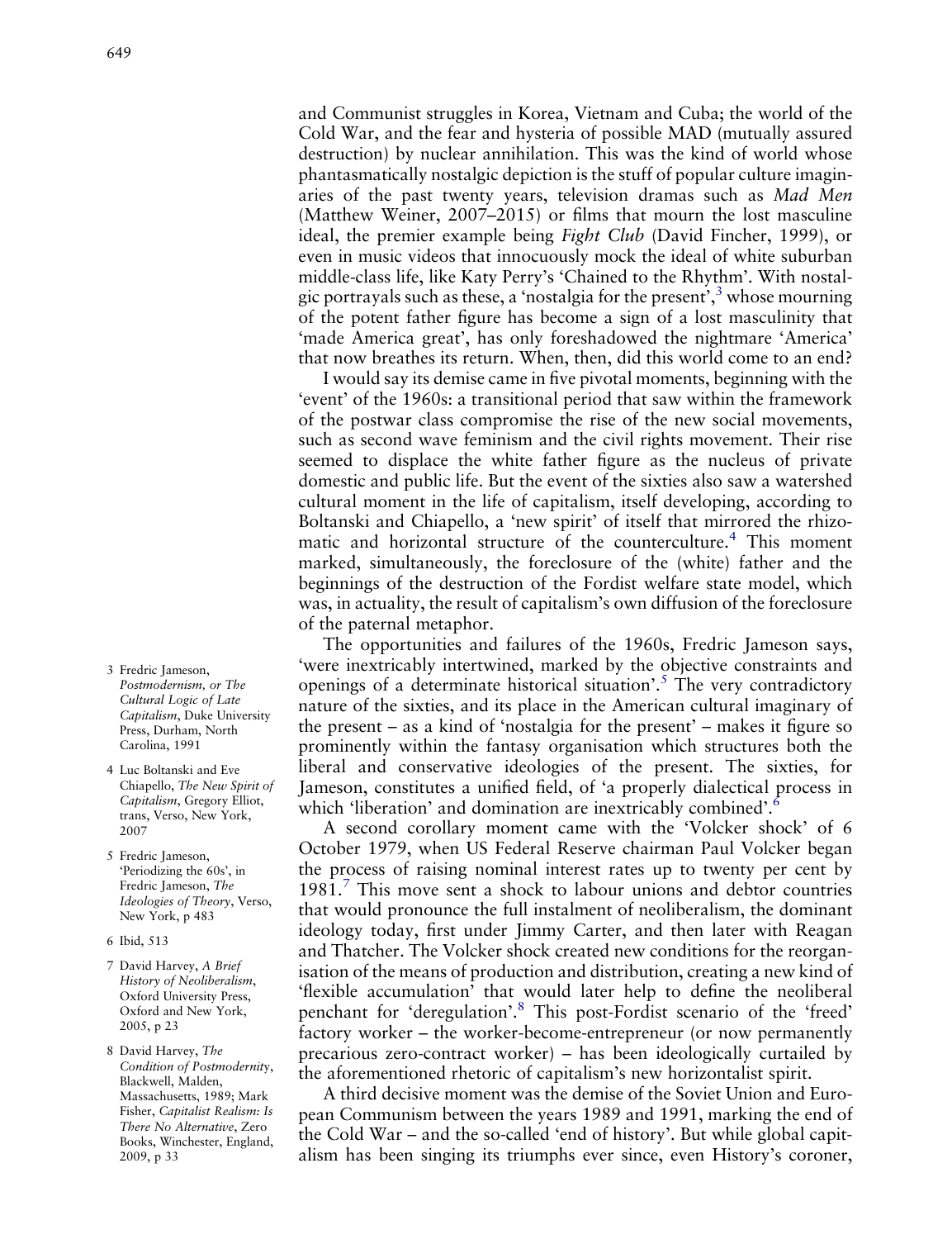Francis Fukuyama, has had to redact his signature from the death certificate of the world.<sup>9</sup> Globalisation, to everyone's surprise (save for a handful of orthodox Marxist political economists), has not brought forth the promised third way and pragmatic administration that was foreseen by the Clinton and Blair administrations; instead, it has descended into a never-ending War on Terror, with the Bush doctrine of endless war, and the raising of actual physical barriers, outdoor prisons and barricades preventing the free flow of people, while so-called 'artificial' barriers (such as tariffs) have been torn down to make way for the free flow of capital. It appears that our hopes of being ejected from the 'safe space' of the bunker were somewhat premature.

Fourth, there is of course that other coroner of History, Jean-François Lyotard, whose Postmodern Condition describes an 'incredulity towards metanarratives' caused by the transition in the technical basis of capitalism from manufacture and industry to knowledge, informational, communicative and service-based labour – hence, the shift from Fordism to post-Fordism – which has also seen a transformation in the devices that we use to communicate and debate in a seemingly digital public sphere. However, the utopia of the new online digital public sphere has rather become the basis for new forms of surveillance and control coded by nuggets of enjoyment, expressed viciously in the Twittersphere where everyone is permitted their 'voice', but nowhere do we find the arrival of anything resembling a consensus (democratic or otherwise).<sup>10</sup>

Finally, I would also add the publication of Deleuze and Guattari's book Anti-Oedipus to the list which pronounced on the side of the left the demise of the patriarchal mummy-daddy-me triadic relationship.<sup>11</sup> But as much as they show disdain for Freud's Oedipal triadic formula – of the neurotic on the couch who should apparently, for them, be displaced by the schizophrenic on the street – we must be reminded that it is the new capitalism that makes the traditional values of family obsolete, as Mark Fisher points out, exactly in the way Marx had expected. Nevertheless, the theme of *Anti-Oedipus* has now signalled the Father's full return in the ridiculously sublime character of Mr Trump, his name being the new master-signifier, the inverse side of the lost 'America', that now constitutes a new (lost) 'world'.

Strange as it seems, Trump's 'America' is a world upon which we gaze with contradictory and sometimes paradoxically nostalgic fervour – a world of tremendous productivity and social wealth in the developed first world of the West – a world of a kind of social democratic compromise, which was also largely productivist, masculinist and white. Is this not precisely the central political and cultural contradiction of the Fordist and welfare state utopia – that while it provided an idyllic dream world of mass culture for white America, it did this against the background nightmare of capitalist imperialist war, postcolonialist racism afar, domestic racism at home, the air raid scares of nuclear apocalypse and the chauvinism of patriarchal society. What are, or have been, the consequences of registering this loss, culturally?

The explanations for this loss are approached in at least two possible ways, at two poles of an extreme that departs from the (liberal) status quo. One is the historical materialist approach which tells us that the loss of this world is simply the result of the natural unfolding of capital, itself, the effect of its own deterritorialising processes, taking flight and

- 9 Francis Fukuyama, The End of History and the Last Man, Avon Books, New York, 1992; Portland Aristotle, 'The Rise of China Refutes "End of History Theory", Francis Fukuyama Admits to a Shocked Powell's Books Audience', The Oregonian, 11 April 2011, [http://blog.](http://blog.oregonlive.com/myoregon/2011/04/the_rise_of_china_refutes_end.html) [oregonlive.com/myoregon/](http://blog.oregonlive.com/myoregon/2011/04/the_rise_of_china_refutes_end.html) 2011/04/the\_rise\_of [china\\_refutes\\_end.html,](http://blog.oregonlive.com/myoregon/2011/04/the_rise_of_china_refutes_end.html) accessed 24 April 2018
- 10 Jean-François Lyotard, The Postmodern Condition: A Report on Knowledge, Geoff Bennington and Brian Massumi, trans, University of Minnesota Press, Minneapolis, 1984
- 11 Gilles Deleuze and Felix Guattari, Anti-Oedipus: Capitalism and Schizophrenia, Robert Hurley, Mark Seem and Helen R Lane, trans, University of Minnesota Press, Minneapolis, 1983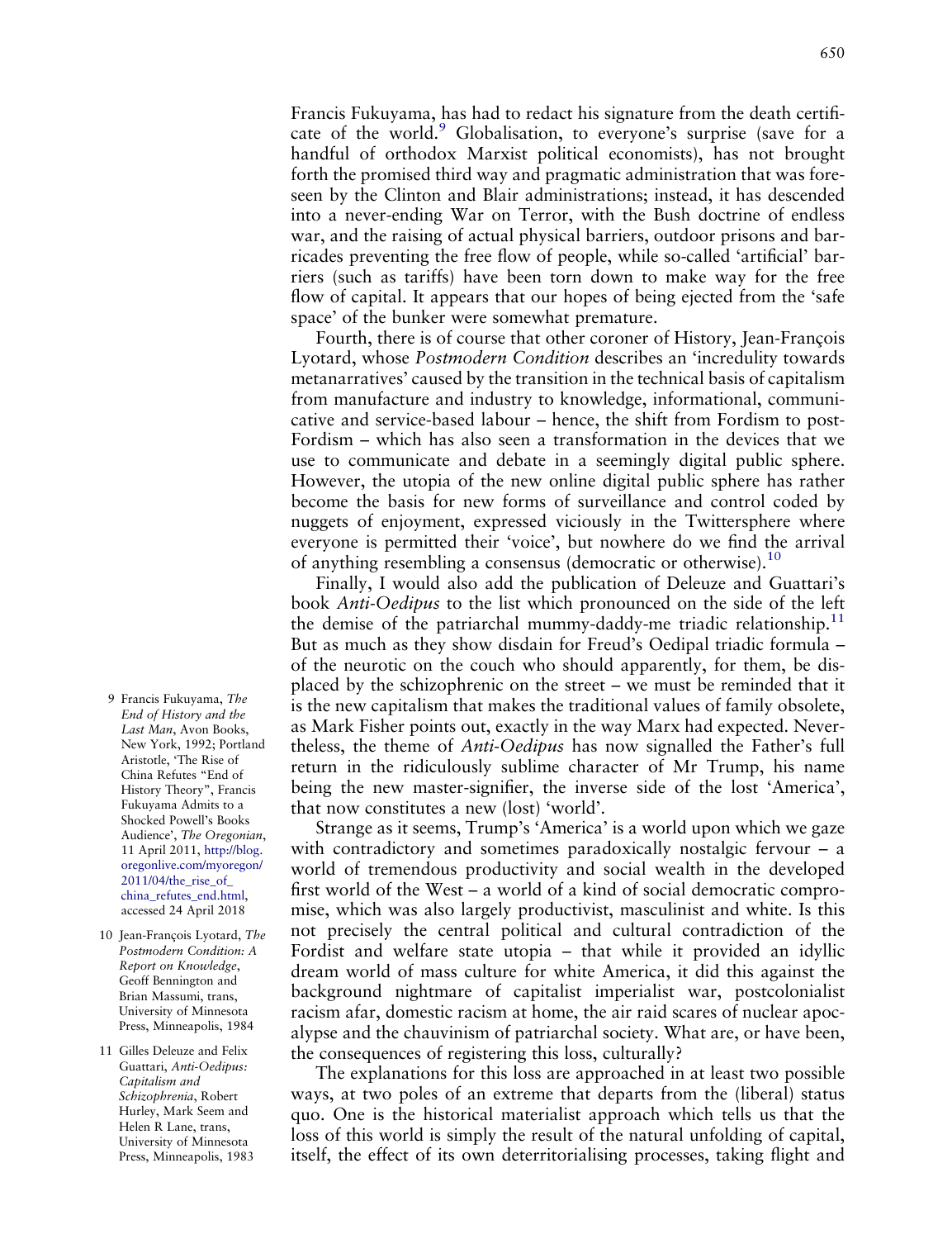landing wherever it is led by its pursuit for exponential profits – leaving nothing to commodify (other than the bitumen 'fracked' out of the earth, or the expropriated data of individuals who are tethered to the information communication systems that we all now rely upon for our distanced sociality). Otherwise, it can invent new needs that will, as they are absorbed by the social, allow it to continue its own path of self-revolutionising deterritorialisation in the interregnum of capital that can again bring us closer to the brink, waiting either to implode on its own devices or to crumble under the might of the proletariat. We confront a crossroad that emerged at the end of the sixties: either the violent return to a more hyper-laissez faire liberalism or a push forward towards Communism. Is the solution to the problems of post-Fordism a return to Fordism? Or do we charge ahead with a new 'common sense' or a sense of the Commons – a new Communism? Would this constitute a new 'world'?

#### An Anti-Anti-Oedipus: Post-Fordism and the Return of the Obscene 'Father'

This latter scenario is countered by a different narrative that wishes to bring back the productive and revolutionising powers of capital, paradoxically desiring the return of both the Fordist father figure of white patriarchal 'America' and the transformative power of capital that saw its foreclosure as the only way forward to save the system regardless of its disdain for tradition and family. This detail gives us an indication of the ways in which Western culture has registered the transition from Fordist to post-Fordist subjectivity.

Postmodernism may be the 'cultural logic' of late capitalism, but it is also, according to Mathias Nilges, the culture of Fordism in crisis.<sup>12</sup> If this is so, then maybe even what Fisher has dubbed 'capitalist realism' – the cynical acknowledgement that capitalism is the only game in town, that 'there is no alternative' – is the culture of post-Fordism in crisis.<sup>13</sup> Life in post-Fordism, even though it appears motivated by pleasure and enjoyment, is of the kind that Fisher has described as 'depressive hedonia'. Typically, depression is deemed to be anhedonic, where the individual is incapable of experiencing enjoyment. In depressive hedonia, however, the subject is incapable of doing anything but pursue enjoyment which does not return any kind of satisfaction but leaves the subject in a state of depression or guilt. The loss of satisfaction comes from the obligated pursuit of enjoyment resulting from sanctioned transgressions that are nowhere prohibited.

In David Fincher's Fight Club, 'the narrator's problem is not repression by consumer capitalism but the ungratifying, hollow 'freedoms' it offers'.<sup>14</sup> Fight Club shows that post-Fordist culture is one that has become 'feminised', which has become one of the bases for its rejection by the misogynistic and phallocentric culture. In consequence, Fordism marks the idealised locus of pleasurable subjectivity as a result of its Oedipal structure [and] the loss of masculinity<sup>5</sup>.<sup>15</sup> Post-Fordist capitalism has created a 'crisis' of masculinity.

The narrator in *Fight Club* struggles with the absence of repression – the figure of the absent father. His discontent comes from his confusion over his desire for the object of enjoyment and his desire for the obstacle

- 12 Mathias Nilges, 'The Anti-Anti-Oedipus: Representing Post-Fordist Subjectivity', Mediations: Journal of the Marxist Literary Group, vol 23, no 2, 2008, p 30
- 13 Fisher, Capitalist Realism, op cit, p 33
- 14 Ibid, p 36
- 15 Ibid, p 61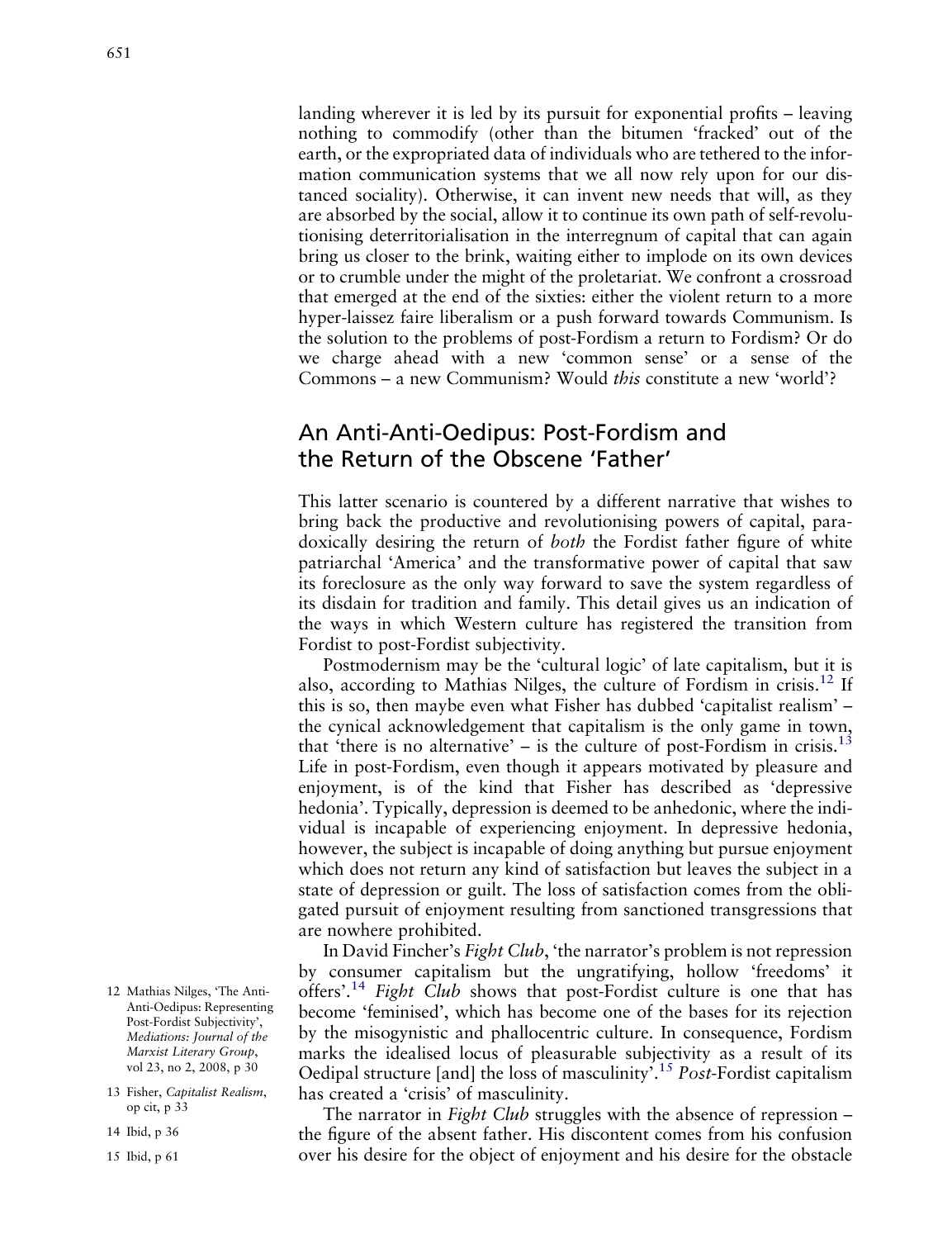that prevents his access to the enjoyment, since it is the obstacle that truly makes possible his enjoyment.<sup>16</sup> If Fordism was marked by the modern antagonism with authority – the struggle with the father – post-Fordism is marked by the apparent absence of this antagonism. What we seem to desire is an obscene authority that we can transgress since it is only in such transgression that we can garner enjoyment.

- 16 Todd McGowan, Capitalism and Desire: The Psychic Cost of Free Markets, Columbia University Press, New York, 2016
- 17 Jane Barter, 'On Not Escaping Yourself: Jewish Conceptions of Memory, Time, and Redemption in Mad Men', Journal of Religion and Popular Culture, vol 28, no 1, 2016, p 1
- 18 Ibid
- 19 Michael Schudson, 'Advertising as Capitalist Realism', in Michael Schudson, Advertising, the Uneasy Persuasion: Its Dubious Impact on American Society, Basic Books, New York, 1984
- 20 Max Horkheimer and Theodor Adorno, 'The Culture Industry: Enlightenment as Mass Deception', in Max Horkheimer and Theodor Adorno, The Dialectic of Enlightenment, John Cumming, trans, Continuum, New York, 2000, p 167
- 21 Herbert Marcuse, One-Dimensional Man: Studies in the Ideology of Advanced Industrial Society, Beacon Press, Boston, Massachusetts, 1991, p 57
- 22 Jacques Lacan, The Seminar of Jacques Lacan, Book VII: The Ethics of Psychoanalysis (1959– 1960), Jacques-Alain Miller, ed, Dennis Porter, trans, W W Norton, New York, 1997, pp 139–154
- 23 Slavoj Žižek, The Plague of Fantasies,Verso, New York, 1997, p 18; Slavoj Žižek, The Metastases of Enjoyment: Six Essays on Women and Causality,Verso, New York, 1994, pp 54–55

#### The Constitutive Loss of Postmodern Capitalism

Ideological figurations within representational texts of our popular culture, like Fight Club, allow us to grasp the dimensions of our cultural fantasies. Let's take another look – against the new need for power and authority, the consumer culture also interpellates us as subjects of uninhibited pleasures. The television series Mad Men chronicles these other contradictions of the sixties – of 'the drive towards liberation amid the period's relentless sexism and racism, the aspiration for higher goods such as peace and love amid the culture's burgeoning commercialism, and the allure of "free love" amid egotism and coercion<sup>7.17</sup> Mad Men represents 'a promise of liberation that captures the spirit of the decade and, at the same time, evokes ancient... aspirations [for redemption]'.<sup>18</sup> How clever of its creators to represent the commodified field of liberation as an advertisement, for a series about advertisers. Advertising is our common ideology – advertising is the 'capitalist realism' that opposes itself to the socialist kind.<sup>19</sup>

'The triumph of advertising in the culture industry,' Adorno and Horkheimer tell us, 'is that consumers feel compelled to buy and use its products even though they see through them.<sup>20</sup> The affective dimension that they describe is of the kind that Marcuse called 'repressive desublimation' – that is, 'Just as people know or feel that advertisements and political platforms must not be necessarily true or right, and yet hear and read them and even let themselves be guided by them, so they accept the traditional values and make them part of their mental equipment.<sup>21</sup> Ordinarily, we think of the sublimated object as the one whose very being is denoted by its prohibition, making it all the more desirable.<sup>22</sup> The problem with consumer society is that it appears nowhere to repress our desires. Society obligates us to enjoy! But once the prohibition or the barrier is removed, the agalma (the hidden 'pull') contained in the desired object becomes desublimated and therefore loses its attractive, appetitive qualities. In repressive desublimation we find that the more we are told that our desired objects are in fact accessible, the more we feel (politically) 'repressed' since we find that our inability to act or inherently transgress – which is, itself, the source of our actual enjoyment – has been lost.<sup>23</sup> To protect itself from the desublimated qualities of the object of postmodern consumer capitalism, fetishism rather than repression becomes the operative mode of subjectivisation.

In fetishism, the subject disavows the object's impossible status in order to continue enjoying. The subject, constituted by a traumatic loss of the object, imagines that its 'recuperation' will somehow complete her. This loss is constitutive of the subject, but because of the reified social relationships of capitalism, the object's loss is deemed to be merely contingent, and its appetitive qualities are assumed to be located and accessible in the form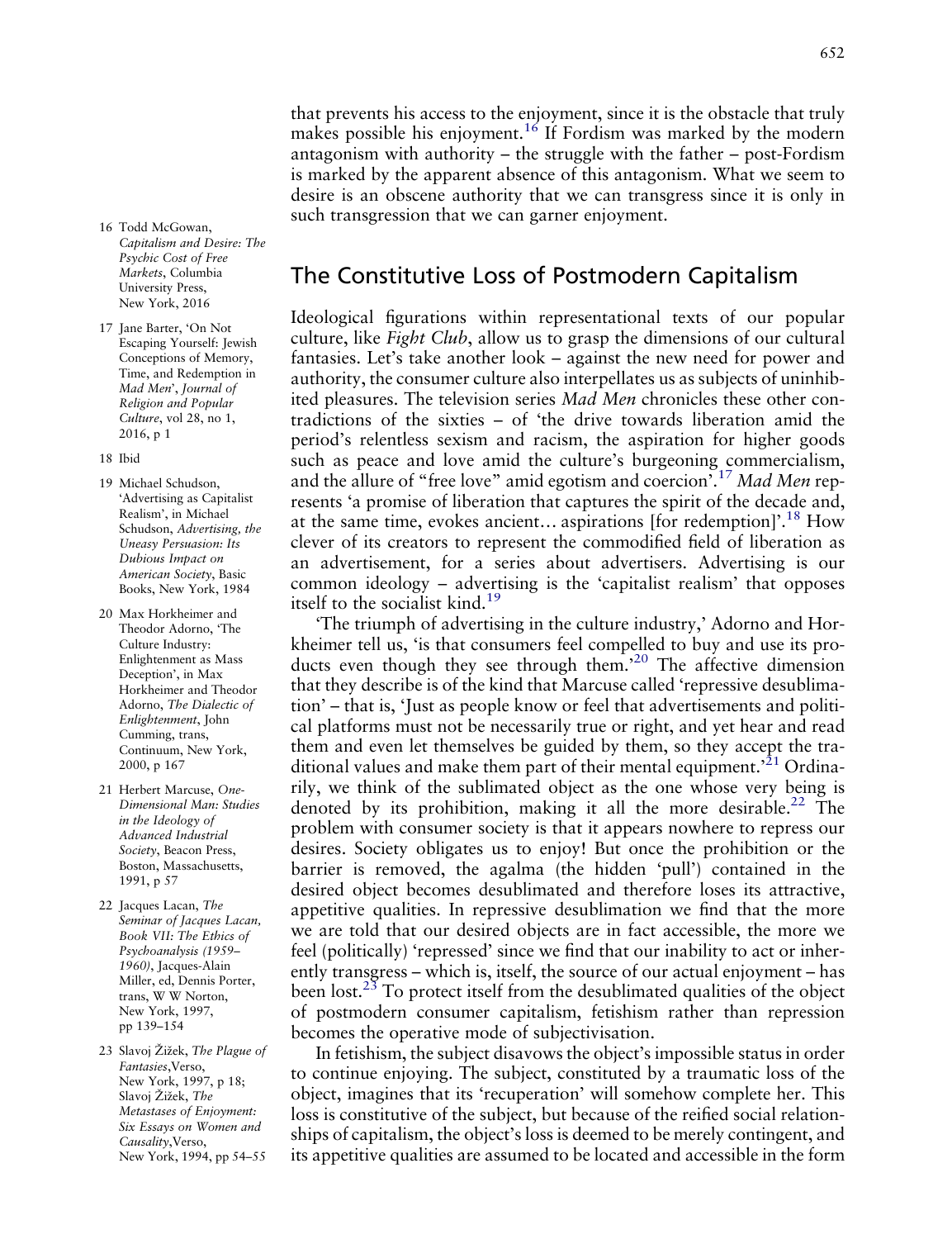of commodities.<sup>24</sup> The consumer can 'see through' the deceit of the culture industry, yet all the while feel compelled to keep buying its products, and thereby remain cynical about the possibility of finding satisfaction in the commodity. This is why cynicism and fetishism are structurally homologous – cynicism 'is a mode of keeping alive the dream of successfully attaining the lost object while fetishistically denying one's investment in this idea'. Cynical subjects 'acknowledge the hopelessness of consumption while simultaneously consuming with as much hope as the most naïve consumer'.<sup>25</sup> The psychoanalytic conception of fetishism and the Marxist conception of the commodity fetish thus run in parallel with each other; as Žižek puts it, 'in Marxism a fetish conceals the positive network of social relations [ie the exploitation of labour in the production of surplus value], whereas in Freud a fetish conceals the lack ('castration') around which the symbolic network is articulated'. <sup>26</sup> It is in this sense that capitalism 'demands perversion from its subjects'.<sup>27</sup> Capitalism imposes a perverse subject position in order to continue quests of capitalist forms of consumption. But what happens when even the means of acquiring more goods gets lost? What happens, in short, when our wage packets are impacted by the weight of post-Fordist 'lean' production? Do we blame capital? Or is it the fault of some other?

#### The Theft of Enjoyment: 'We Want Nothing Back!'

The fetishistic illusion of postmodern (consumer) capitalism is one where the loss of the object is seen as contingent and retrievable in an object of consumption; the nationalist fetish has it that our enjoyment has been stolen by the (racialised) other. Unlike the fetishistic consumer logic of capitalism, it is the other (the constitutive outsider) who is fetishised in the nationalist ideology. Imagining the other as the one who has stolen our enjoyment allows the nation to keep hidden the fact that the apparently stolen object of enjoyment never actually existed in the first place. What the fantasy of the other conceals 'is the traumatic fact that  $we$ never possessed what was allegedly stolen from us'.<sup>28</sup> In doing so, the national myth conceals the real of an antagonism: the class struggle is displaced onto national tensions with the other. Trump's narrative is a demagogue's simple nationalist one that decries a lost 'America'.

We arrive back at the twin contradictions of Trump's 'America': it stands at the intersection of the capitalist fetish and the nationalist fetish. It sees only in its nostalgic Fordist return to the welfare state's freedom of class compromise a possible accomplishment of its nationalist fantasy – the elimination of the nationalist's bête noire fetish: the racialised other. Who stole 'our' enjoyment, they ask: 'Mexicans' ('build that wall' – real barriers are erected, artificial barriers are torn down)? 'Islamists'? 'Feminists'? The 'Fake Media'? Only in Trump's 'America' is a return to the Fordist utopia made possible by keeping alive the dream that never existed in the first place. In keeping this lack – this nothingness – alive, pursuing it by other means – that is, by maintaining it as a lack that can be occupied; that can be satisfied – it has realised what it had always already been: victim of American paranoia. The loss that is Trump's 'America' is a loss of nothingness itself: the lack that is constitutive of desire, of which it is itself its own object cause – it is a tarrying with the

- 24 McGowan, Capitalism and Desire, op cit, p 26
- 25 Todd McGowan, Out of Time: Desire in Atemporal Cinema, University of Minnesota Press, Minneapolis, 2011, p 29
- 26 Slavoj Žižek, The Sublime Object of Ideology, Verso, New York, 1989, p 49
- 27 Samo Tomšič, The Capitalist Unconscious: Marx and Lacan, Verso, New York, 2015, p 150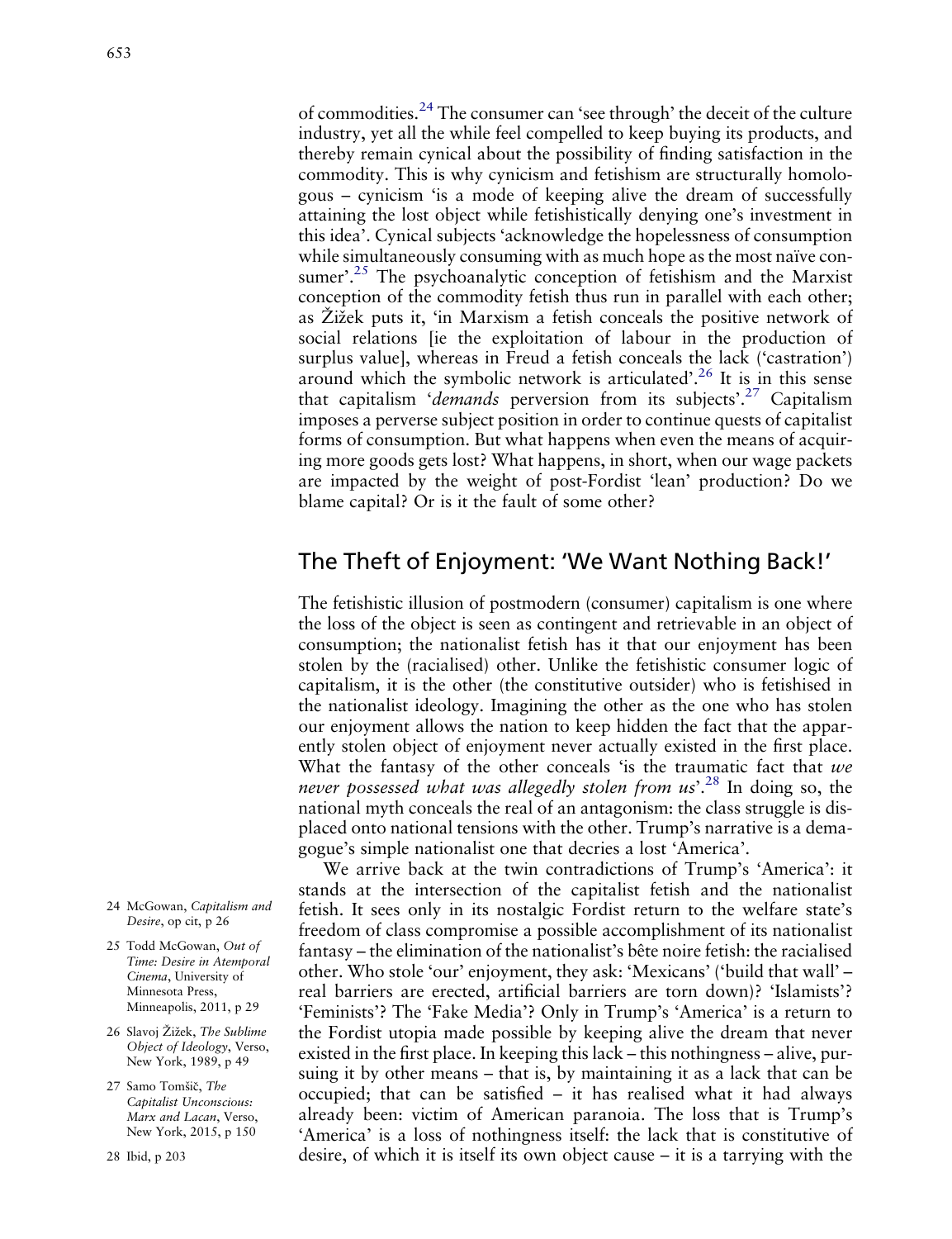

Gregory Sholette, Daumier Trump, 2016, (after, Honoré-Victorin Daumier, Le passé – Le present – L'avenir [Past – Present – The Future], 9 January 1834), digital image, size variable, photo: courtesy of the artist